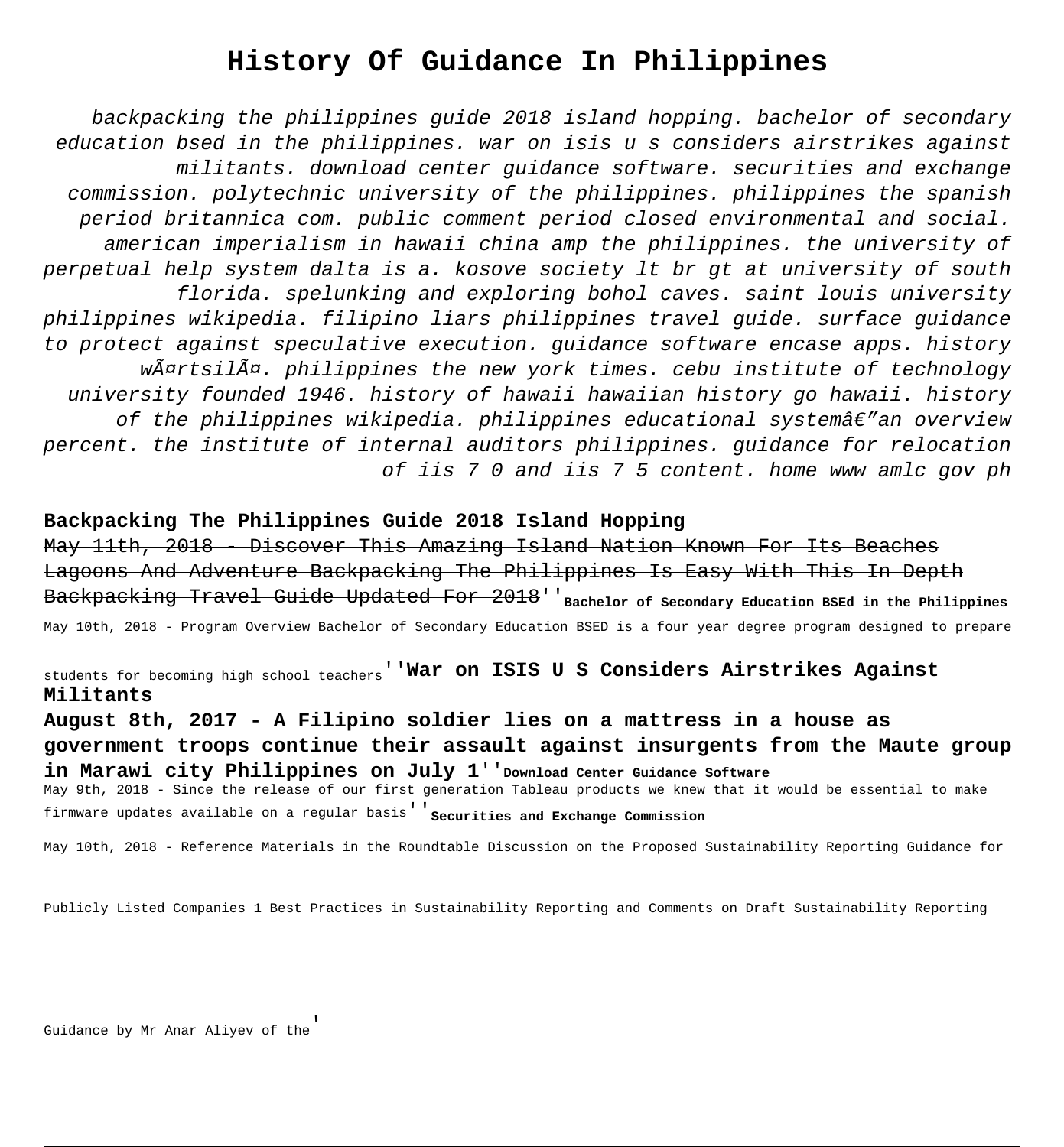# '**polytechnic university of the philippines**

may 11th, 2018 - may 07 2018 ibon foundation exec director lectures in pup ibon foundation executive director jose enrique  $\hat{a} \in \mathcal{C}$ esonny $\hat{a} \in \mathcal{C}$  africa emphasized in a lecture seminar at the polytechnic university of the philippines the impossibility of saving millions of filipinos from poverty just''**Philippines The**

# **Spanish period Britannica com**

May 11th, 2018 - Philippines The Spanish period Spanish colonial motives were not however strictly commercial The Spanish at first viewed the Philippines as a stepping stone to the riches of the East Indies Spice Islands but even after the Portuguese and Dutch had foreclosed that possibility the Spanish still maintained their presence in the archipelago''**Public Comment Period Closed Environmental and Social**

December 12th, 2017 - These guidance notes are intended to help the Borrower understand how to apply each of the environmental and social standards'

#### '**american imperialism in hawaii china amp the philippines**

may 10th, 2018 - as a member you ll also get unlimited access to over 70 000 lessons in math english science history and more plus get practice tests quizzes and personalized coaching to help you succeed'

'**The University Of Perpetual Help System DALTA Is A**

May 9th, 2018 - The University Of Perpetual Help System DALTA Believes And Invokes Divine Guidance In The Betterment Of

The Quality Of Life Through National Development And Transformation Which Are Predicated Upon The Quality Of Education Of

Its People,

#### '**Kosove Society lt br gt at University of South Florida**

May 7th, 2018 - The Kosove Society was established at the University of South Florida in 1983 by A Harrison and Ruth Kosove to support and encourage young people to develop strong academic credentials leadership abilities and a commitment to the betterment of society''**Spelunking And Exploring Bohol Caves**

May 9th, 2018 - Limestone Foundation Created To Date More Or Less 1 400 Bohol Caves Throughout The Island Which Got Its

Name From The Word "buho― Meaning "hole― From Which Spring Water Usually Gush Forth,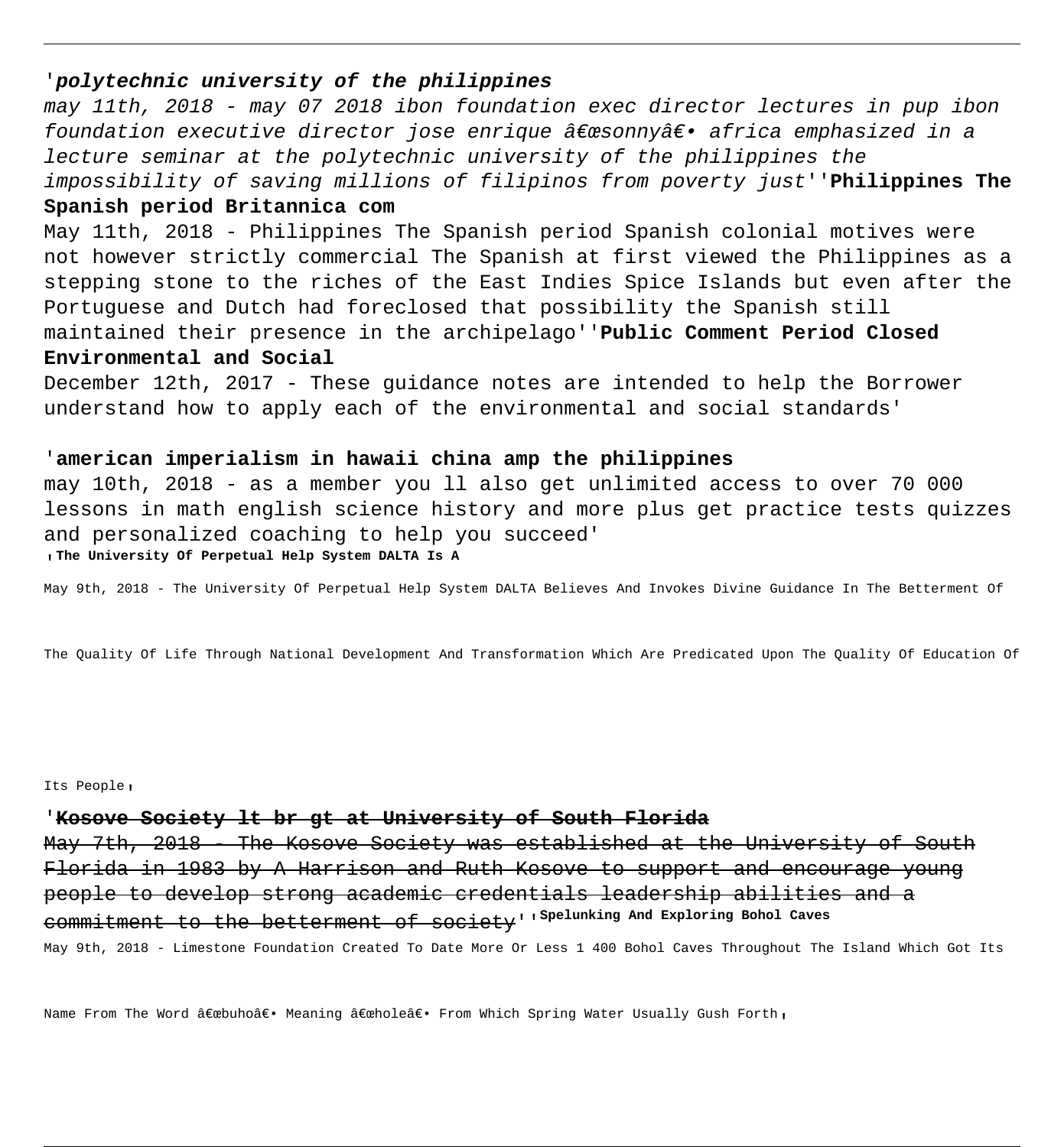### '**Saint Louis University Philippines Wikipedia**

May 9th, 2018 - Saint Louis University is a private Catholic university located in the city of Baguio Philippines Saint Louis University is the largest university north of Manila with more than 30 000 students not counting the elementary and high school as of academic year 2016 2017'

'**filipino Liars Philippines Travel Guide**

May 11th, 2018 - By Ankit Cebu City Philippines Some One Told Me Once That If The Lips Of A Filipino Are Moving He S Lying And MAN It Is True'

#### '**SURFACE GUIDANCE TO PROTECT AGAINST SPECULATIVE EXECUTION**

MAY 10TH, 2018 - DISCUSSES SURFACE GUIDANCE FOR CUSTOMERS AND PARTNERS TO PROTECT AGAINST SPECULATIVE EXECUTION SIDE CHANNEL VULNERABILITIES''**guidance**

#### **software encase apps**

may 11th, 2018 - encase app central extend the power of encase access download and install software apps built by expert enscript developers that help you get down to business â€" faster''**History WĤrtsilä** 

May 6th, 2018 - Wärtsilä was established in 1834 For over 180 years we have been at the frontier of engineering innovation This vision and ingenuity means that we deliver ever smarter solutions that keep our customers one step ahead'

#### '**philippines the new york times**

may 10th, 2018 - world news about the philippines breaking news and archival information about its people politics and economy from the new york times' '**cebu institute of technology university founded 1946**

may 10th, 2018 - schedule your application online we are happy to announce the overwhelming result of our enrollment announcement to better accommodate applicants we now accept advance registration through the link below'

#### '**history of hawaii hawaiian history go hawaii**

**may 10th, 2018 - discover the long and rich history of hawaii and its people plan your perfect vacation to the hawaiian islands**''**history of the philippines wikipedia**

may 8th, 2018 - the history of the philippines is believed to have begun with the arrival of the first humans using rafts or boats at least 67 000 years ago as the 2007 discovery of callao man suggested' 'Philippines Educational systemâe"an Overview **Percent** May 16th, 2013 - Higher education in the Philippines is strongly in the private sector Most bachelor degrees are for four

years Students are usually from 17 to 20 years old'

#### '**The Institute of Internal Auditors Philippines**

May 10th, 2018 - The Institute of Internal Auditors Philippines Embrace and Lead Change''**guidance for relocation of iis 7 0 and iis 7 5 content** may 10th, 2018 - internet information services iis is a core microsoft windows